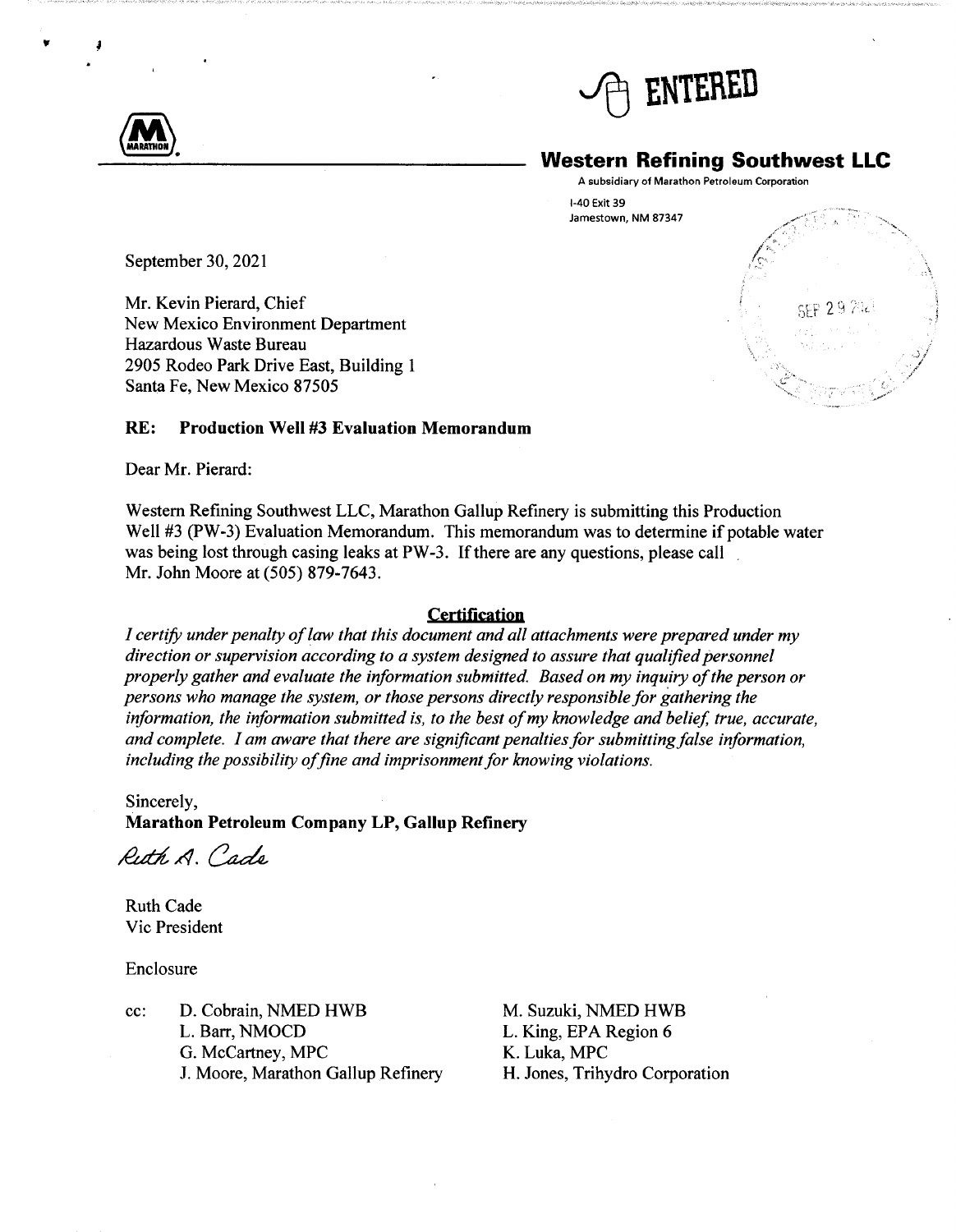

## **memorandum**

 $\mathbf{A}$ 

| Mr. Kevin Pierard, New Mexico Environment<br>Department |
|---------------------------------------------------------|
| Mr. Brian Smith, P.G.                                   |
| Western Refining Southwest LLC, Marathon Gallup         |
| Refinery                                                |
| September 21, 2021                                      |
| <b>Production Well #3 Evaluation</b>                    |
|                                                         |

Western Refining Southwest LLC was tasked with evaluating whether a water supply production well, PW-3, was contributing to an observed groundwater mound identified within the northern portions of the refinery process areas. This memorandum presents the findings of a water supply well assessment and downhole evaluation conducted in December 2019. The field activities were designed to test the integrity of the well casing and observe if fluid trespass, via a weakness or breach within the well casing, above the water producing zone, is present. Two well logs for PW-3 were located, one filed in 1956 by Barron Drilling, and one filed in 1979 by Gallup Drilling were reviewed to understand the condition of the well when it was drilled. Drilling and completion data from the two logs were not consistent with regard to well completion. Downhole data collected by Jet West Geophysical Service out of Farmington, NM was used to assess the well completion status, and integrity of well PW-3.

A site visit conducted in April of 2019 indicated that PW-3 currently has a 16-inch surface casing completed at ground surface, a water flow line pressure of 67 pounds per square inch, with a last known production of approximately 270 gallons per minute. Jet West removed all surface coverings, pulled the necessary downhole piping and pump and began the well assessment in the flowing well. Temperature, fluid resistivity, and 3-arm caliper logging was conducted first, followed by downhole camera video survey, and then spinner flowmeter data collection. Logging was conducted both in the downhole and in the up-hole directions for accuracy.

Temperature logging was conducted to evaluate if there were drastic changes within the well that may indicate a breach in the casing where waters of a different temperature were able to enter the well casing. There were very slight temperature changes within the well, temperature varied from 69.4 degrees Fahrenheit to a bottom hole temperature of 70.7 degrees Fahrenheit. No significant intervals of temperature fluctuation were recorded. Fluid conductivity logging was conducted to also evaluate if there were significant changes with the well, conductivity data also indicated no significant fluctuations over the length of the well.

Three-arm caliper logging was conducted to gauge the borehole/casing diameter and to see if there are sharp deviations along the length of the well. Any sharp or significant deviations indicate areas within the casing that may be suspect with respect to casing integrity. The 3-arm caliper logging was conducted in the up direction only and indicated that from surface to 490 feet below ground surface (ft bgs), (where a sharp deflection was observed) the casing varied from 11.3 inches to 13.46 inches in diameter with an

1252 Commerce Drive I Laramie. WY 82070 I phone 307/745.7474 I fax 307/745.7729 I www.trihydro.com